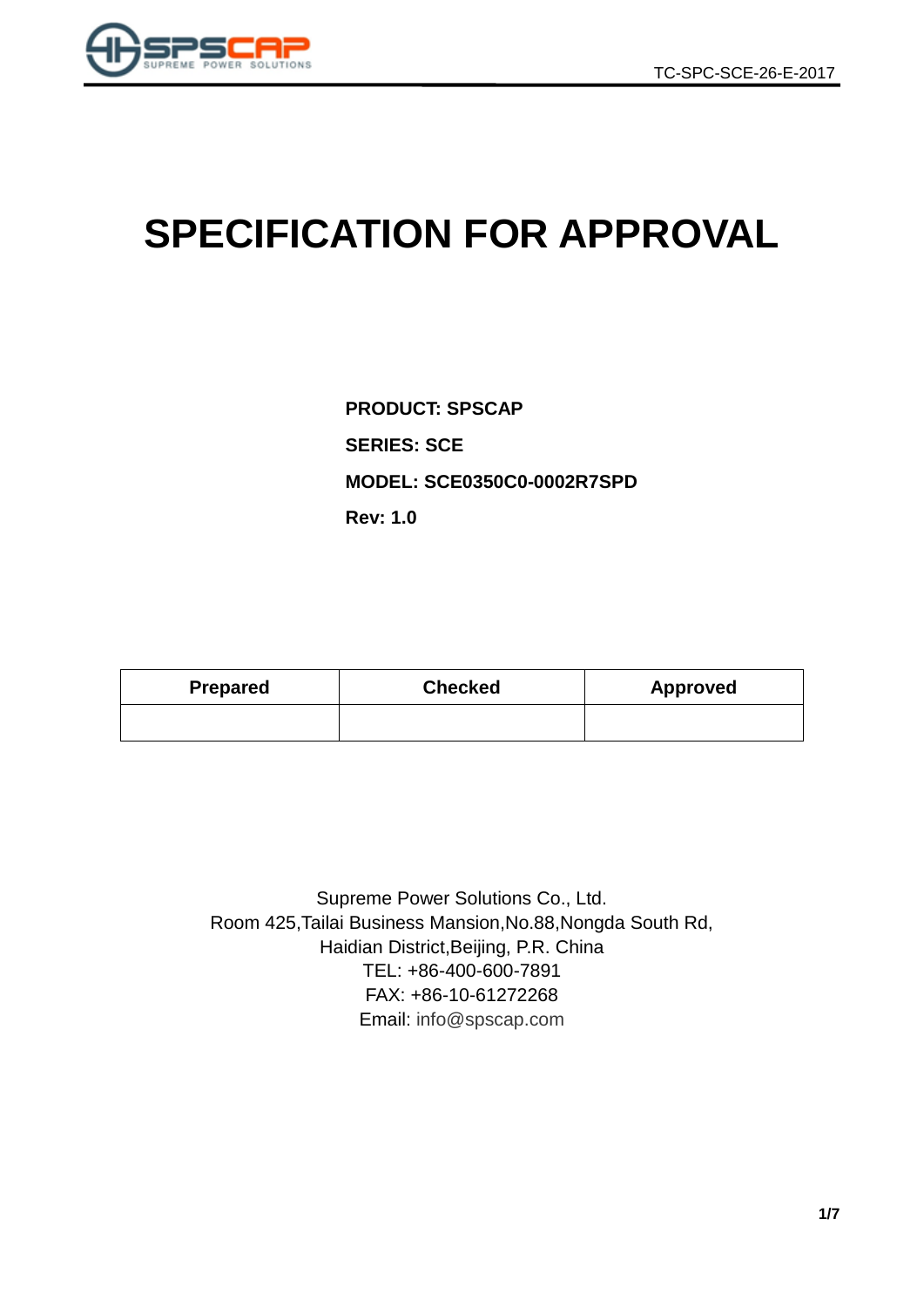

## **Contents**

| 1 <sup>1</sup> |    |  |
|----------------|----|--|
| 2.             |    |  |
|                | 1) |  |
|                | 2) |  |
| 3.             |    |  |
| 4.             |    |  |
| 5.             |    |  |
| 6.             |    |  |
|                | 1) |  |
|                | 2) |  |
|                | 3) |  |
|                | 4) |  |
| 7.             |    |  |
| 8.             |    |  |
| 9.             |    |  |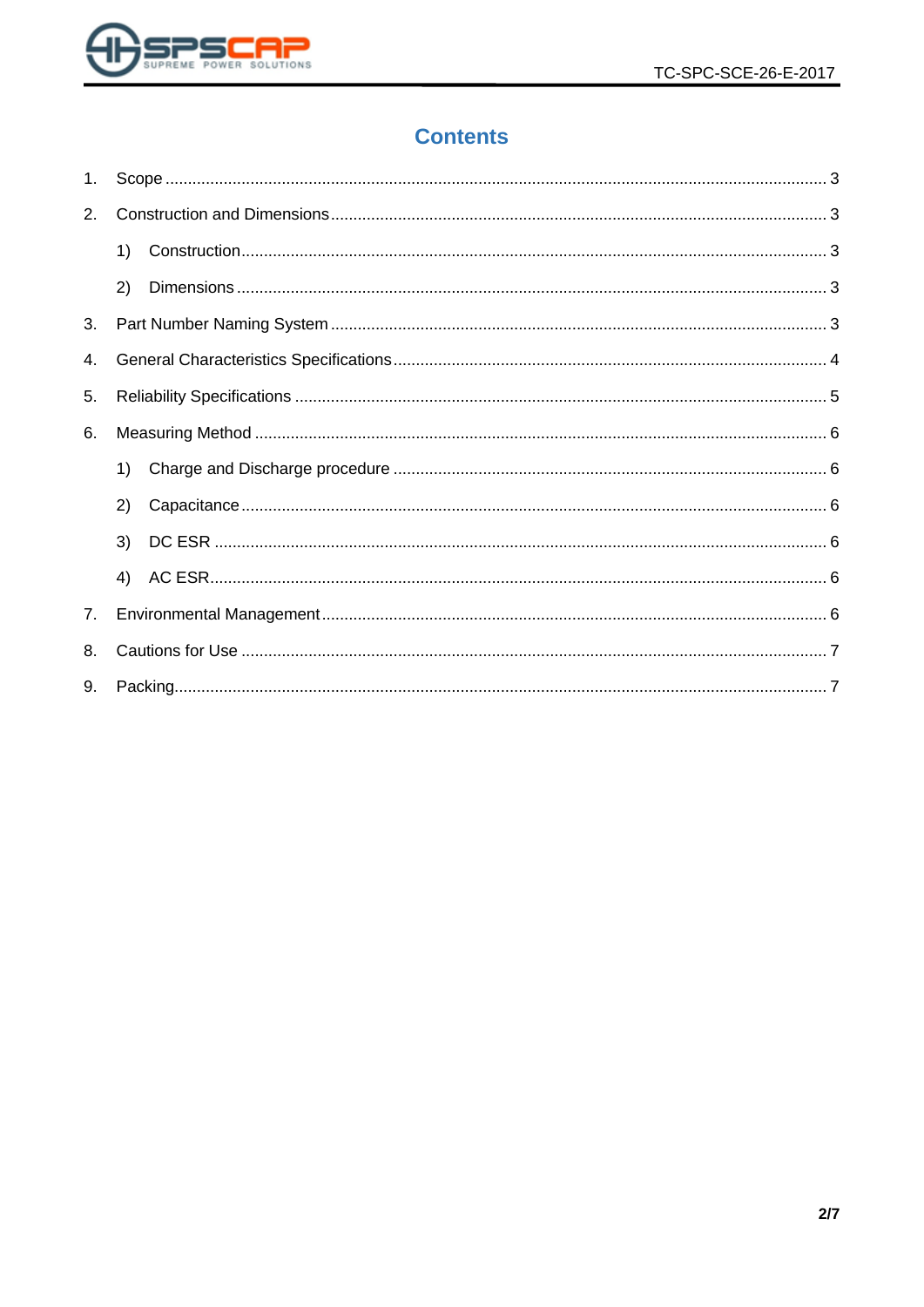

#### <span id="page-2-0"></span>**1. Scope**

These are the specifications of SPSCAP (Electric Double Layer Capacitor) which you are using, please review this document and approve it.

#### <span id="page-2-1"></span>**2. Construction and Dimensions**

#### <span id="page-2-2"></span>1) Construction

Inside structure: wound anode and cathode electrode with separator Outer structure: aluminum case, insulating sleeve

#### <span id="page-2-3"></span>2) Dimensions



| Part Number         | Dimension(mm) |      |      |  |
|---------------------|---------------|------|------|--|
|                     | D(Max)        |      |      |  |
| SCE0350C0-0002R7SPD | 33.3          | 63.8 | 68.7 |  |

#### <span id="page-2-4"></span>**3. Part Number Naming System**

|                                                  | <b>SCE</b>  | 0350              | C                   |                        | $\blacksquare$ | 0002      | R                       |         |  | <b>SPD</b>           |
|--------------------------------------------------|-------------|-------------------|---------------------|------------------------|----------------|-----------|-------------------------|---------|--|----------------------|
| Nominal Capacitance (F)<br><b>Product Series</b> |             | Rated Voltage (V) |                     | <b>Terminal Design</b> |                |           |                         |         |  |                      |
| S                                                | Single      | 0350              | 350<br>0002<br>Dash |                        |                | <b>SP</b> | <b>Soldering Pillar</b> |         |  |                      |
| С                                                | Cylindrical |                   |                     | Decimal                |                | R         |                         | Decimal |  |                      |
| Е                                                | Energy      |                   |                     | 0.0                    |                |           |                         | 0.7     |  | <b>Improved Part</b> |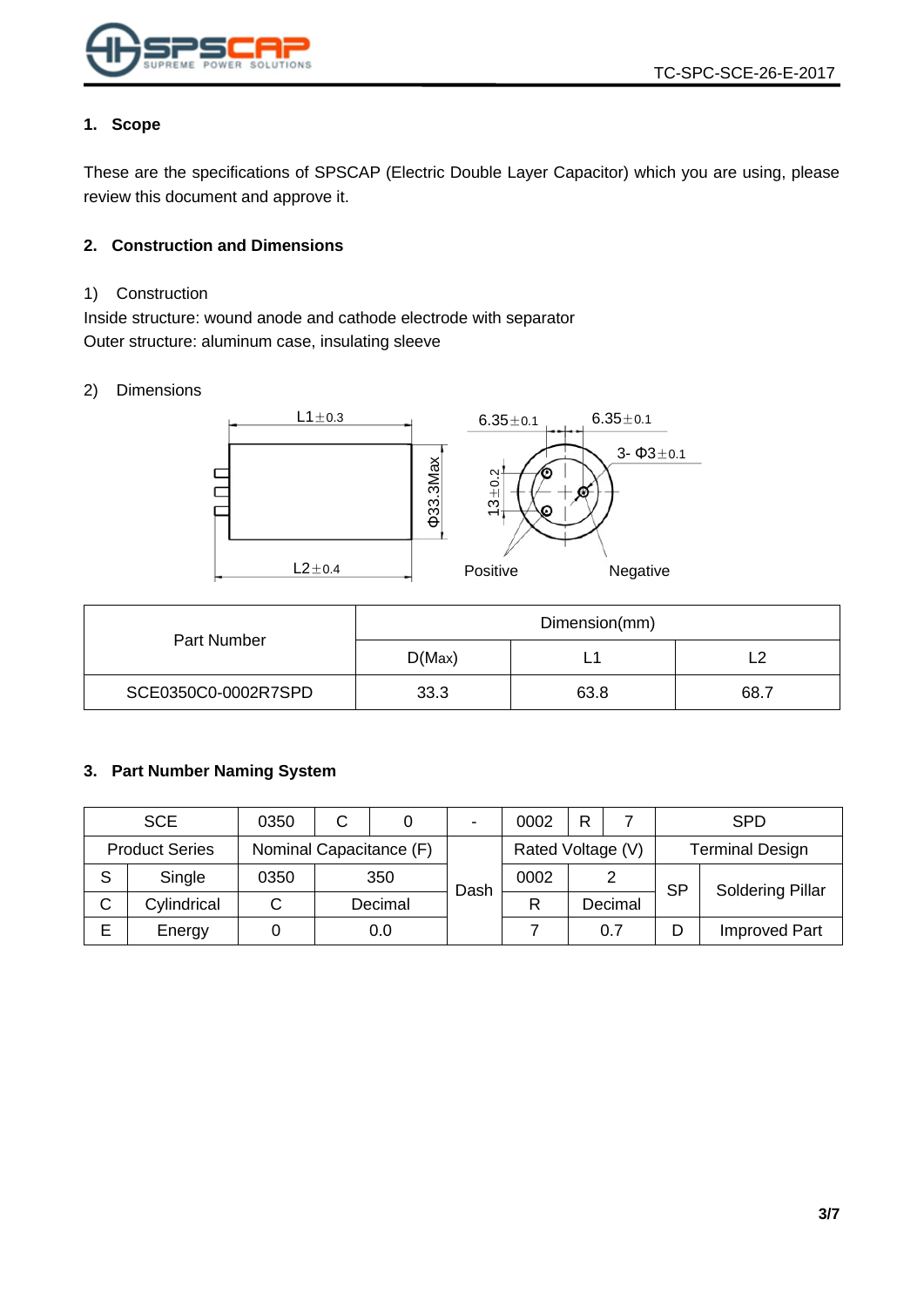

## <span id="page-3-0"></span>**4. General Characteristics Specifications**

| <b>Items</b>                                               | <b>Specification</b> |  |  |
|------------------------------------------------------------|----------------------|--|--|
| Rated Voltage (V DC)                                       | 2.7                  |  |  |
| Surge Voltage (V DC)                                       | 2.85                 |  |  |
| Operating Temp. (°C)                                       | $-40 \sim +65$       |  |  |
| Rated Capacitance (F)                                      | 350                  |  |  |
| Capacitance Tolerance                                      | $-10\% \sim +20\%$   |  |  |
| ESR Max. (AC@1KHz,m $\Omega$ )                             | 1.5                  |  |  |
| ESR Max.(DC, $m\Omega$ )                                   | 2.5                  |  |  |
| Maximum Continuous Current (∆T=15°C, A)                    | 24                   |  |  |
| Maximum Continuous Current (ΔT=40°C, A)                    | 39                   |  |  |
| Maximum Peak Current (A) (1s)                              | 252                  |  |  |
| Max.LC (Room Temp. after 72hrs, mA)                        | 0.5                  |  |  |
| Typical Thermal Resistance (R <sub>th</sub> Housing, °C/W) | 10.1                 |  |  |
| Typical Thermal Capacitance (C <sub>th</sub> , J/°C)       | 75                   |  |  |
| Weight (g)                                                 | 72                   |  |  |
| Energy Stored (WH)                                         | 0.35                 |  |  |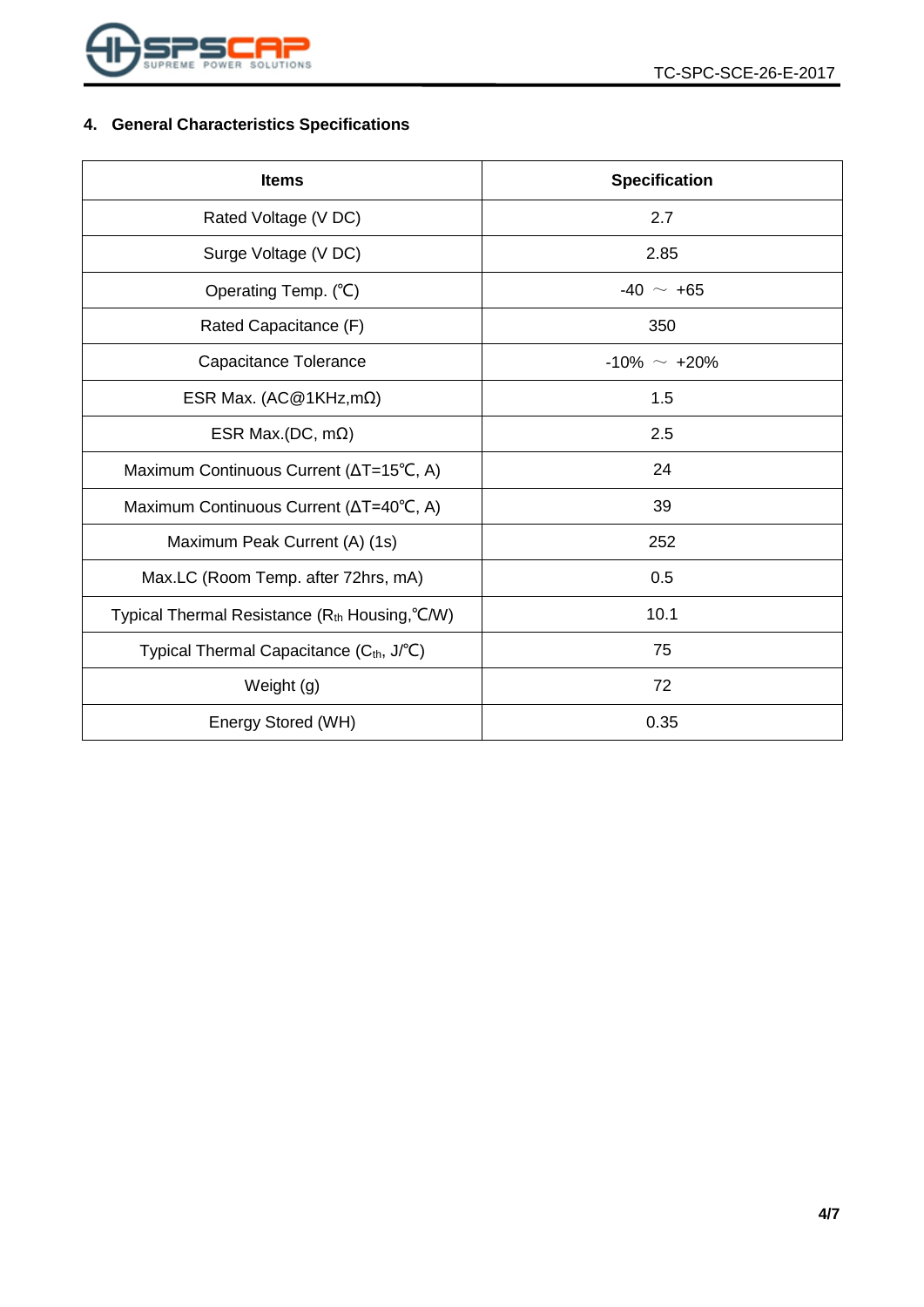

### <span id="page-4-0"></span>**5. Reliability Specifications**

| <b>Item</b>           |             | <b>Specification</b>               |                                             | <b>Condition</b>                                                 |  |
|-----------------------|-------------|------------------------------------|---------------------------------------------|------------------------------------------------------------------|--|
|                       | Capacitance |                                    | Change within 5% of<br><b>Initial Value</b> |                                                                  |  |
|                       | <b>ESR</b>  | Step. 2                            | Less than 150% of spec<br>Value             | Step 1: +25±2°C,1h                                               |  |
| Temp.                 | Capacitance | Step. 3                            | Change within 5% of<br><b>Initial Value</b> | Step 2: $+65\pm2\degree$ C, 1h                                   |  |
| Characteristics       | <b>ESR</b>  |                                    | Less than 150% of spec<br>Value             | Step $3: -25 \pm 2^{\circ}C, 1h$                                 |  |
|                       | Capacitance | Step. 4                            | Change within 5% of<br><b>Initial Value</b> | Step 4: $-40\pm2^{\circ}C$ , 1h                                  |  |
|                       | <b>ESR</b>  |                                    | Less than 150% of spec<br>Value             |                                                                  |  |
|                       | Capacitance |                                    | <b>Initial Value</b>                        | Amplitude: 1.5mm                                                 |  |
| <b>Vibration Test</b> | <b>ESR</b>  | <b>Initial Value</b>               |                                             | Frequency: 10-55Hz<br>Direction: X, Y, Z                         |  |
|                       | Appearance  | <b>Not Marked Defect</b>           |                                             | Time: each direction<br>2hrs, total 6hrs                         |  |
|                       | Capacitance | <b>Initial Value</b>               |                                             | Temp.: -40°C ~ +65°C<br>Cycle times: 6<br>Test Time (One Cycle): |  |
| <b>Thermal Cycle</b>  | <b>ESR</b>  | <b>Initial Value</b>               |                                             |                                                                  |  |
|                       | Appearance  |                                    | Not Marked Defect                           | $-40^{\circ}$ C 2hrs, +65 $^{\circ}$ C<br>2hrs, Temp change 2hrs |  |
|                       | Capacitance |                                    | Change within 20% of Initial Value          | Temp.: $+40\pm2^{\circ}C$                                        |  |
| <b>Humidity Test</b>  | <b>ESR</b>  | Less than 200% of spec Value       |                                             | Humidity: 90-95%RH                                               |  |
|                       | Appearance  | <b>Not Marked Defect</b>           |                                             | Test Time: 240±8hrs                                              |  |
|                       | Capacitance | Change within 20% of Initial Value |                                             | Temp.: +65±2°C                                                   |  |
| DC Life               | <b>ESR</b>  | Less than 200% of spec Value       |                                             | Voltage: 2.7V                                                    |  |
|                       | Appearance  | <b>Not Marked Defect</b>           |                                             | Time: 1,500hrs                                                   |  |
|                       | Capacitance | Change within 20% of Initial Value |                                             |                                                                  |  |
| <b>Shelf Life</b>     | <b>ESR</b>  | Less than 200% of spec Value       |                                             | Temp.: +70±2°C<br>Time: 1,000hrs                                 |  |
|                       | Appearance  | <b>Not Marked Defect</b>           |                                             |                                                                  |  |
|                       | Capacitance |                                    | Change within 20% of Initial Value          |                                                                  |  |
| Cycle Life            | <b>ESR</b>  |                                    | Less than 200% of spec Value                | Temp.: $+25\pm2$ °C                                              |  |
|                       | Appearance  | <b>Not Marked Defect</b>           |                                             | Cycles times: 1,000,000                                          |  |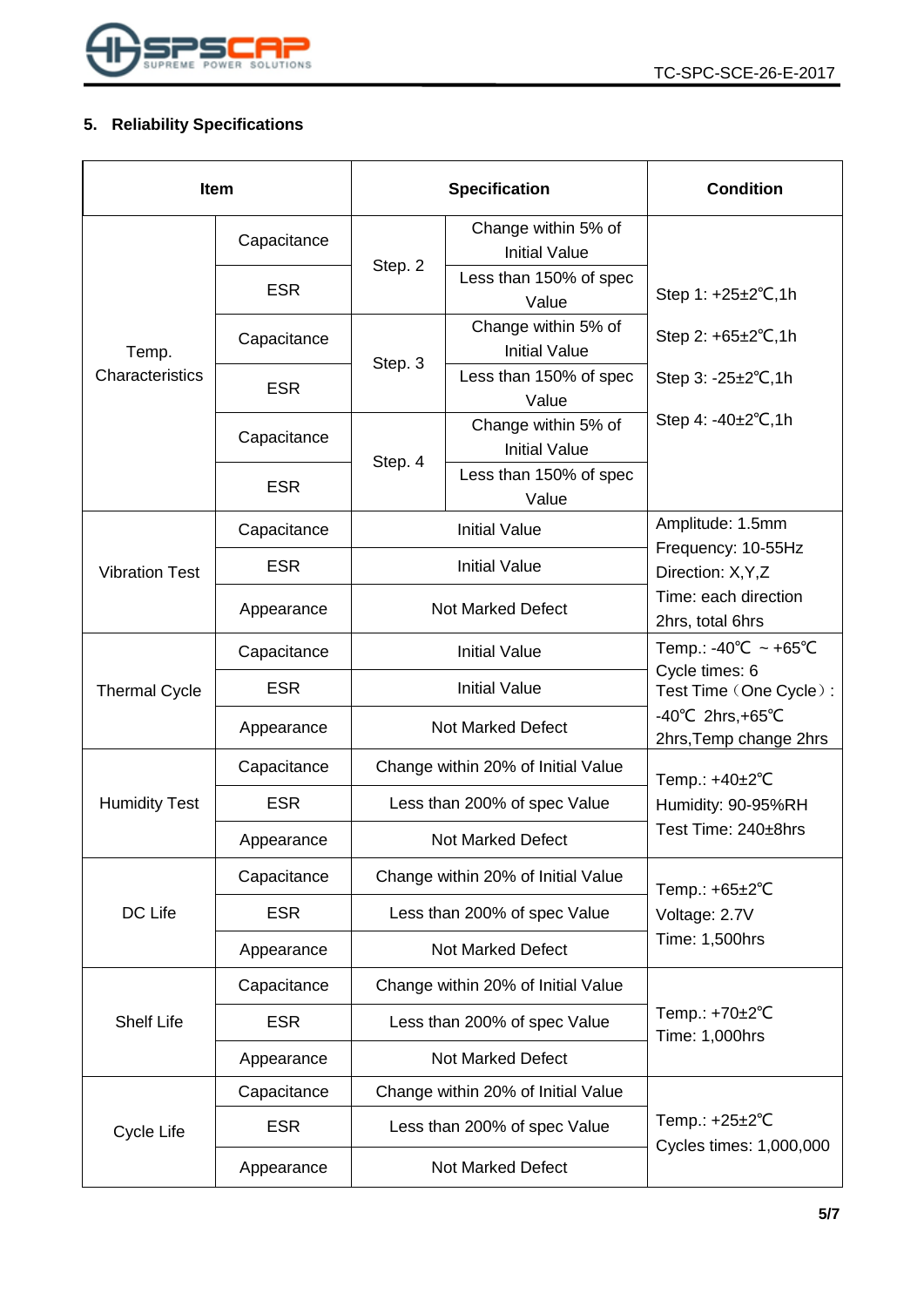

#### <span id="page-5-0"></span>**6. Measuring Method**

<span id="page-5-1"></span>1) Charge and Discharge procedure

(figure 6-1)

- A) Charge the capacitor using constant current I to rated voltage  $V_0$
- B) Keep rated voltage 5 min
- C) Discharge the capacitor using constant current I to half rated voltage, record discharge time  $T_1$ during voltage change from  $V_1$  to  $V_2$

V

- D) Rest 2-5s, record voltage change ΔV
- E) Discharge it to a very low voltage around 0.01V
- F)  $V_1=85\% V_0 V_2=50\% V_0$
- <span id="page-5-2"></span>2) Capacitance

C=I\*T1/ (V1-V2) C: Capacitance (F) I: Constant Discharge Current (A) T1: Discharge Time (S) V1-V2: Voltage Change (V) ΔV T1 V<sup>0</sup> V<sup>1</sup> V<sup>2</sup> T

6-1

DC ESR=ΔV/I

<span id="page-5-3"></span> $3)$ 

DC ESR: DC Equivalent Series Resistance (Ω) ΔV: Voltage Change (V) I: Constant Discharge Current (A)

<span id="page-5-4"></span>4) AC ESR

Measure AC ESR using LCR meter Frequency: 1KHz Voltage: fully discharge

**REMARK: SPSCAP CAPACITORS SHOULD BE DISCHARGED WITH RESISTOR FOR 12 HOURS OR MORE BEFORE EACH TIME MEASUREMENT OF CAPACITANCE OR ESR.**

#### <span id="page-5-5"></span>**7. Environmental Management**

All SPSCAP products are RoHS compliant product.